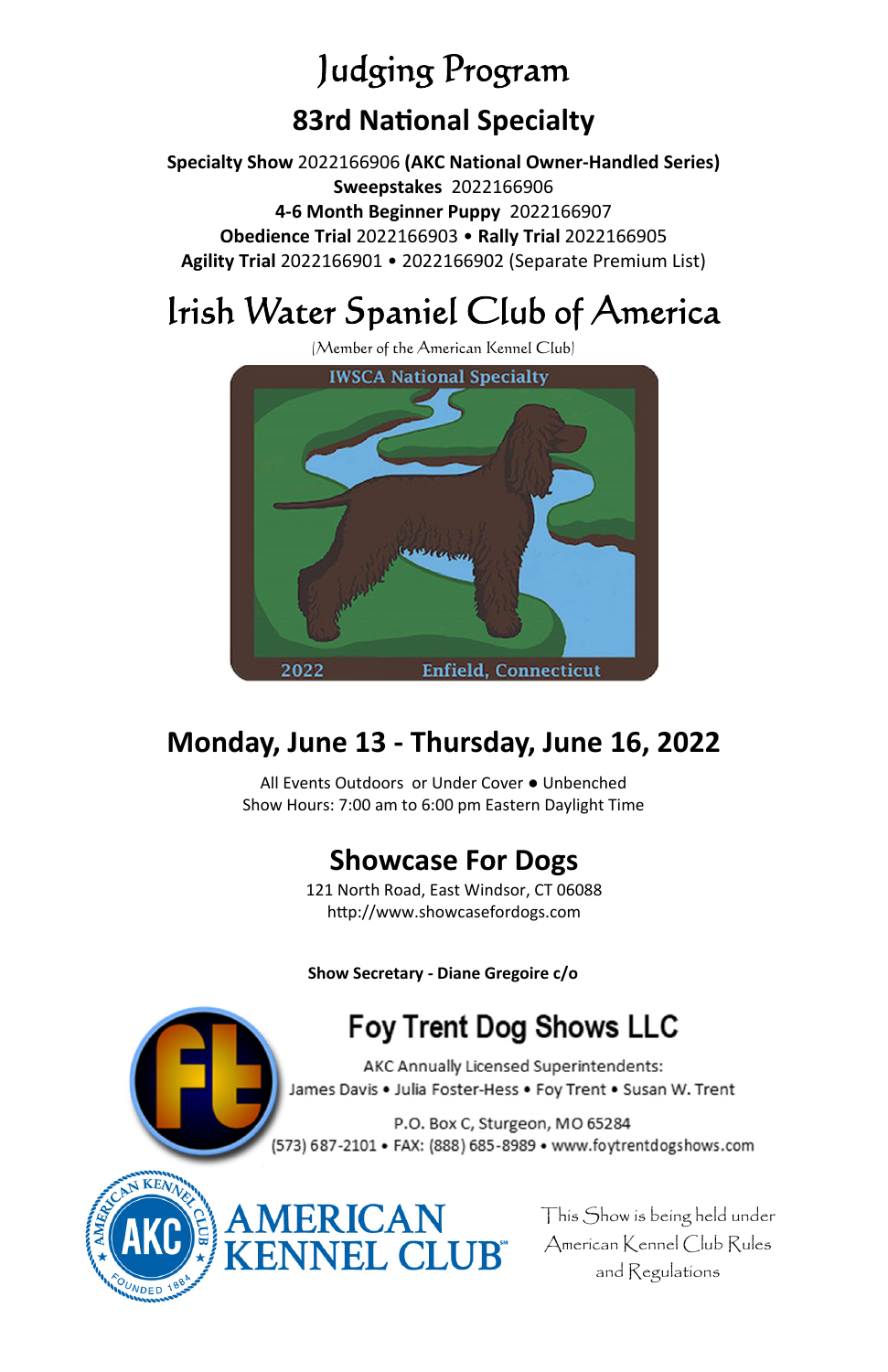## **TentaƟve Schedule of Events**

## *Please Note: All Times Are Subject To Change*

#### **All AKC Events except the WC/WCX will be held at the Showcase For Dogs, Referred to as the Show Site or Show Grounds**.

#### **Monday, June 13, 2022**

 9:30 am - WC/WCX at Nod Brook Wildlife Mgmt Area 86 Hopmeadow Street, Weatogue, CT Get-Together Evening Event— The Yarde Tavern

#### **Tuesday, June 14, 2022**

 8:00 am - Agility FAST, T2B, JWW, STD (Trial #1), STD, JWW (Trial #2) 9:00 am-12:00 pm - Tricks & CGC Testing 12:00 pm-3:00 pm - Introductory Fast CAT Seminar and Fun Match 3:00 pm - Parade of Titleholders and Freestyle Demonstrations 5:00 pm - Taco Truck Tuesday with Games and Fun

#### **Wednesday, June 15, 20212**

 8:00 am - Obedience Trial 11:00 am - Rally Trial 1:00 pm-2:15 pm - CGC Testing 2:30 pm - Sweepstakes and Veteran Sweepstakes 4:00 pm-5:00 pm - Annual General Meeting (AGM) at Showcase For Dogs 6:00 pm - Dinner - Big Green Pizza Trucks at Showcase For Dogs Live Auction to follow Dinner

#### **Thursday, June 16, 2022**

8:30 am-10:00 am - Judge's Education at FairField Inn Springfield/Enfield 1 Bright Meadow Blvd, Enfield, CT

1:00 pm - National Specialty starting with Junior Showmanship, 4-6 Month Beginner Puppy, Specialty Conformation, Stud Dog and Brood Bitch 6:00 pm-11:00 pm - Awards Banquet at Maneeley's, South Windsor, CT Silent Auction

#### **Friday, June 17, 18, & 19, 2022**

 Strawberry Cluster Dog Shows Brooklyn Fairgrounds 15 Fairgrounds Road Brooklyn, CT 06234 Featuring All-Breed Conformation, Obedience, Rally, Dock Diving and Fast CAT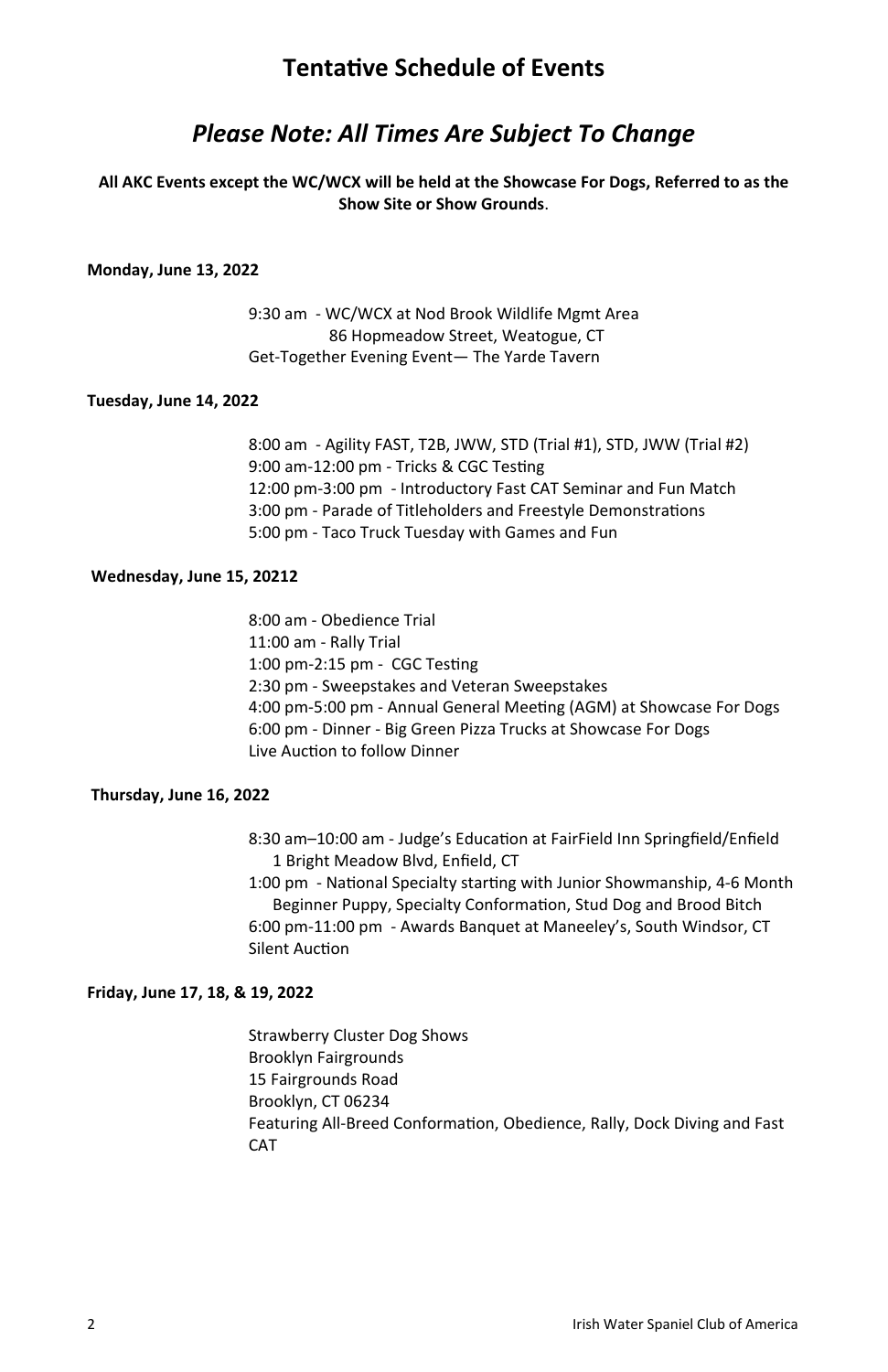# **~ Schedule of Judging ~**

There are 73 dogs entered in this specialty show with a total of 161 entries.

#### **Wednesday, June 15, 20212**

#### **8:00am**

- 1 Utility B Obedience (17)
- 2 Open B Obedience (16-17)
- 10 Novice B Obedience (5-12, 14-15)

#### **5 minute walk through**

- 3 Beginner Novice B Obedience (19-21)
- 1 Beginner Novice A Obedience (18)
- 1 Veteran Obedience (22)

#### Ms. Elizabeth Chase  $[y]$  | | Connie Hurup Philipsen  $[y7]$

#### **2:30pm**

- 5 Sweepstakes (Puppy 9-12) 2-3
- 3 Sweepstakes (Puppy 12-15) 1-2
- 13 Sweepstakes (Puppy 15-18) 4-9
- 9 Sweepstakes (Veterans 7-9 Years) 4-5
- 6 Sweepstakes (Veterans 9-11 Years) 2-4
- 1 Sweepstakes (Veterans 11+ Years) 1-0

## Ms. Elizabeth Chase (23)

 **11:00am 10 minute walk through**  1 Rally Master (R14)  **11:15am 10 minute walk through**  4 Rally Excellent B (R14-R15, R20-R21)  **11:40am 10 minute walk through**  6 Rally Advanced B (R14-R19) 1 Rally Advanced A (R12) **The following classes start after Noon In the listed order.** 

**45 minute lunch break at Judge's discretion** 

#### **10 minute walk through**

- 1 Rally Intermediate (R11)
- **10 minute walk through**
- 5 Rally Novice B (R6-R10)
- 1 Rally Novice A (R5)
- **10 minute walk through**
- 1 Rally Team Novice (R7, R8, R9, R18)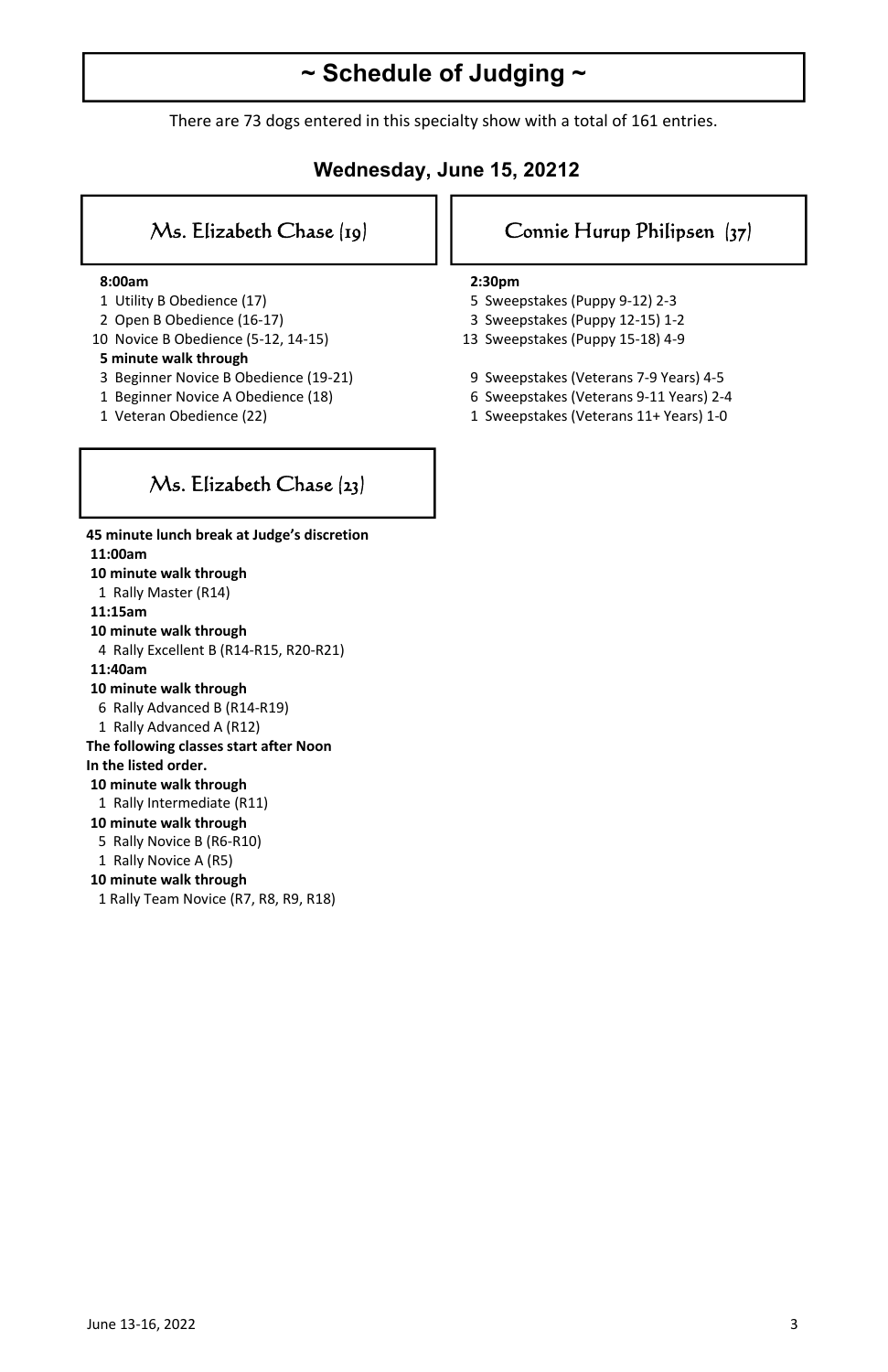# **~ Schedule of Judging ~**

 **Thursday, June 16, 2022** 

## Mrs. Carol E Rappaport (2)

 **1:00pm** 

2 Jr (Open)

#### Mr. Frank Kane

**Following Junior Showmanship** 

2 Puppy (4-6 Months) 1-1

#### Mr. Frank Kane (81)

**Following 4-6 Beginner Puppy** 

- 2 Puppy (9-12 Months) 0-2
- 12 12-18 Months 3-9
- 3 Bred-By-Exhibitor (Puppy) 2-1
- 10 Bred-By-Exhibitor (Adult) 5-5
- 3 American Bred 1-2
- 9 Open 4-5
- 5 Veteran (7-9 Years 2-3
- 7 Veteran (9+ Years) 3-4
- 5 Gun Dog Class 3-2
- 17 Best of Breed 7-10
- 4 Stud Dog
- 3 Brood Bitch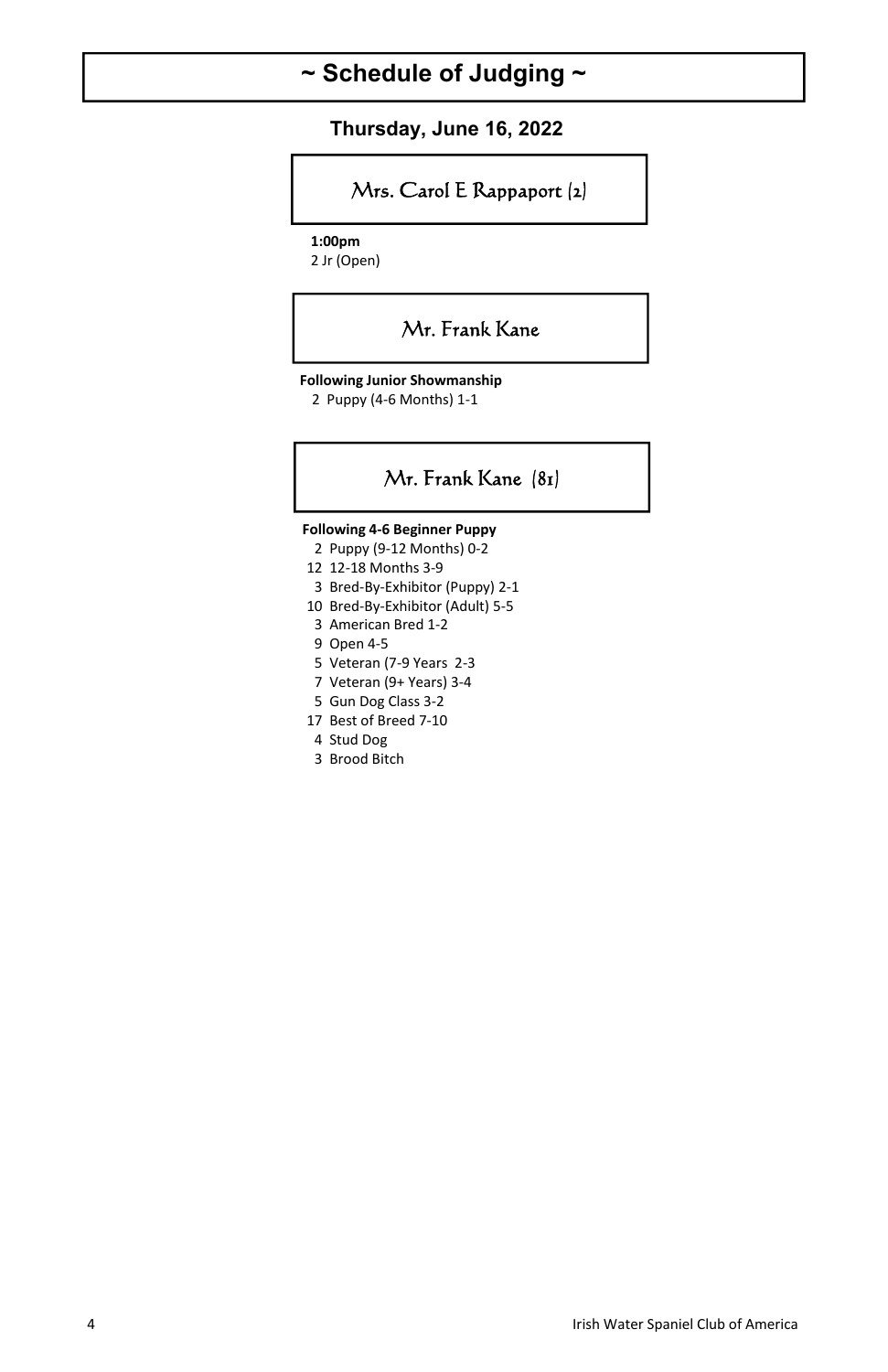# **Judges**

| Sweepstakes/Veteran Sweepstakes                                                  |
|----------------------------------------------------------------------------------|
|                                                                                  |
| National Specialty Conformation Regular and Non-Regular Classes                  |
| Stud Dog, Brood Bitch, 4-6 month Beginner Puppy                                  |
|                                                                                  |
| Junior Showmanship                                                               |
| Ms. Elizabeth Chase (5330)  126 Wilson Road, Belchertown, MA 01007-9753<br>Rally |
| Ms. Elizabeth Chase (5330)  126 Wilson Road, Belchertown, MA 01007-9753          |

*Obedience* 

Please Note: (\*) appearing after a judge's name /assignment denotes Provisional/Permit status for that assignment on the date the judging panel was finalized and approved by the AKC.

# **Show Veterinarian ( On Call & 24 hr Emergency)**

**New England Veterinary Center Open 24/7 955 Kennedy Road, Windsor, CT 06095 (860) 688-8400 hƩp://www.nevccc.com** 

5 Miles / 8 Minutes

From Show Site: Head West on CT-140. turn left to merge onto I-91 S towards Hartford. Take Exit 39-41 for Center Street. Turn left onto South Center Street. Turn right onto Archer Road. Turn left onto Kennedy Road and destination will be on your right.

From Hotel: Turn right out of Hotel. Turn left onto Route 5 and then exit right onto I-91 S towards Hartford. Take Exit 39-41 for Center Street. Turn left onto South Center Street. Turn right onto Archer Road. Turn left onto Kennedy Road and destination will be on your right.

# **Official Show Photographer**

**Bryan Sirotkin** (*hƩps://bsphotography.net*) **Jeremy Kezer** (*iwsca2020@kezer.net)*

The Show Photographers are to be the sole photographers at all show functions. If any other Photographer wishes to photograph for profit, prior approval is required from the Show Photographer.

# **INFORMATION AVAILABLE ON THE 2022 WEBSITE:**

**www.iwsca2020.com** 

Click on the categories of Home, Location, Lodging, Schedule, Store, Registration, Food Downloads or Committee For the most updated information and possible changes.

If you need help with anything please contact, by phone (no text), email or snail mail, Judy Goonyep, P.O. Box 447, Cummaquid, MA 02637 fospon@comcast.net (774) 330-2944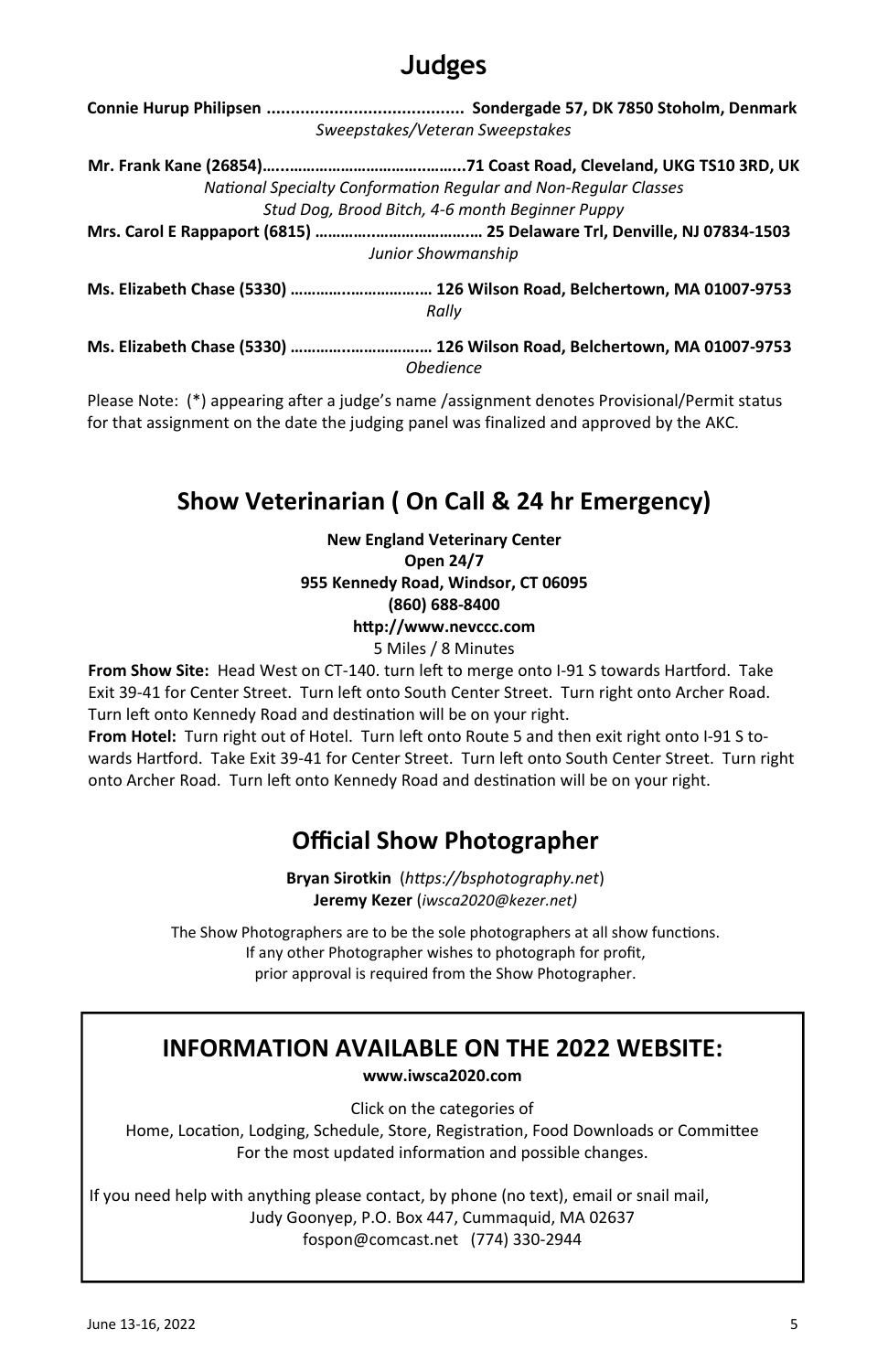## Officers & Board of Directors of the Irish Water Spaniel Club of America

| 7689 Stone Ridge Trail Drive, Victor, NY 14564 iwscasecretary@yahoo.com |  |  |
|-------------------------------------------------------------------------|--|--|

#### Show Committee

| 86 High Street, Amesbury, MA 01913 (617) 365-6221 iwsca2020@kezer.net               |
|-------------------------------------------------------------------------------------|
|                                                                                     |
| 86 High Street, Amesbury, MA 01913 (617) 365-6221 iwsca2020@kezer.net               |
|                                                                                     |
| 7689 Stone Ridge Trail Drive, Victor, NY 14564 (585) 281-8249 navaroneiws@gmail.net |
|                                                                                     |
| stepho@nabs.net                                                                     |
|                                                                                     |
| hferris@charter.net                                                                 |
|                                                                                     |
| iwsca2020@kezer.net                                                                 |

#### **Committees**

| Pam Manus                        | phmanus1984@gmail.com                         | Auctions                                                    |
|----------------------------------|-----------------------------------------------|-------------------------------------------------------------|
| April Barr                       | aprillbarr@hotmail.com                        | Canine Good Citizen Testing<br><b>AKC Trick Dog Testing</b> |
| Lisa Schaitberger                | bogdogs@gmail.com                             | Catalog                                                     |
| Laurel Baglia                    | navaroneiws@gmail.com                         | <b>Education Coordinator</b>                                |
| Chris Bartos                     | cbartos1827@comcast.com                       | <b>Fast CAT Match</b>                                       |
| Mindy Garbarino<br>Bethany Urban | mgcurlydog@gmail.com<br>bethany2002@gmail.com | Fundraising                                                 |
| Judy Goonyep                     | fospon@comcast.net                            | Hospitality                                                 |
| Judy Goonyep                     | cjwong8@gmail.com                             | Meals / Registration                                        |
| Hannah Loonsk                    | hannah.loonsk@gmail.com                       | Merchandise                                                 |
| <b>Emily Pikul</b>               | pickle8505@yahoo.com                          | Ribbons                                                     |
| <b>Greg Siner</b>                | gsiner2@gmail.com                             | <b>Trophies</b>                                             |
| Jeremy Kezer                     | iwsca2020@kezer.net                           | Website                                                     |

#### **Agility Trial**

Guylaine Doyen, Event Secretary 5 Pepper Bush Way South Windsor, CT 06074-2615 (860) 213-8311 bebedoyon@gmail.com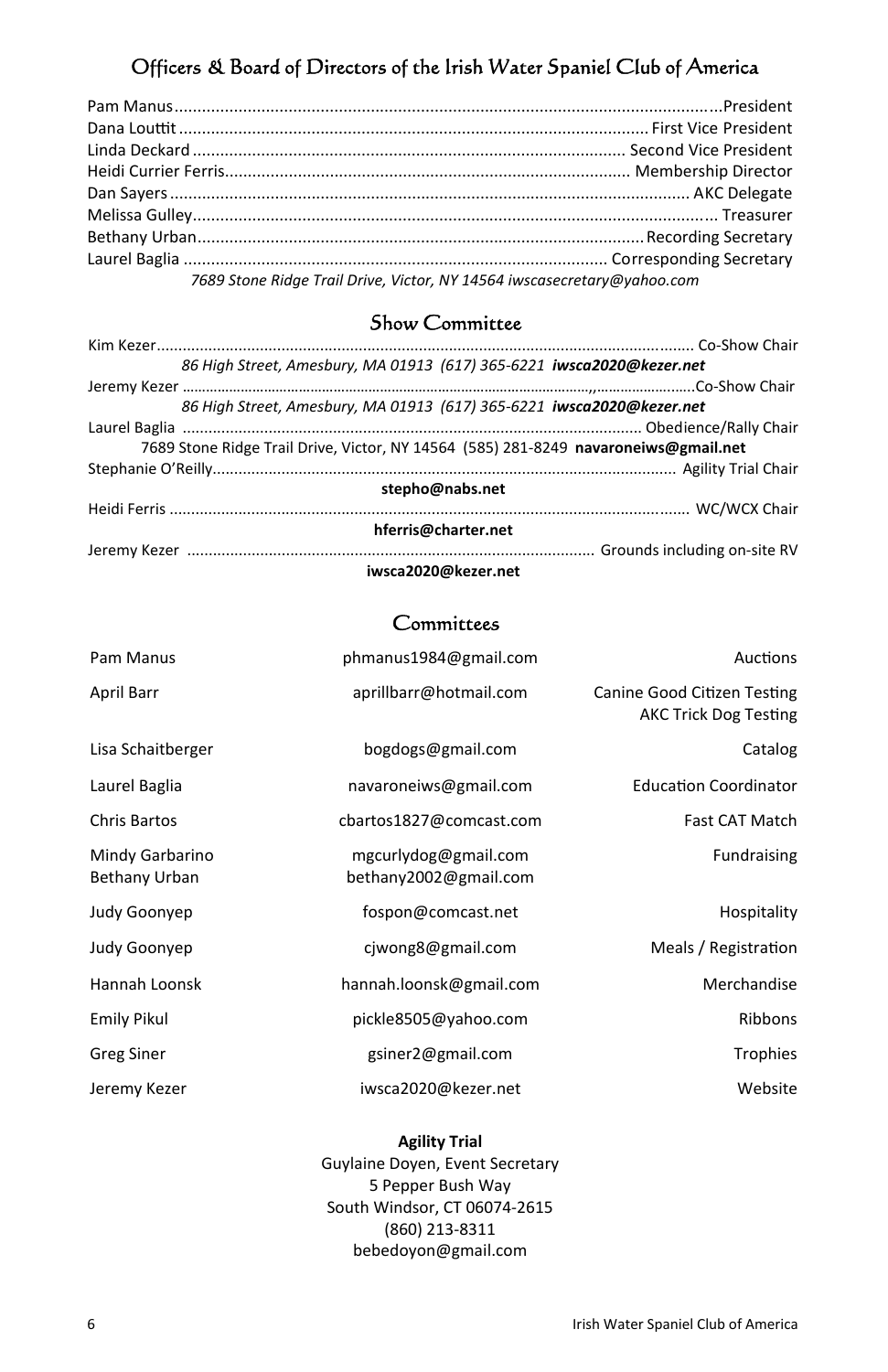# **DirecƟons to: SHOWCASE FOR DOGS 121 North Road, East Windsor, CT 06088**

#### **From the South:**

Take I-95 North to I-91 North towards Hartford. Take Exit 45 onto CT-140 East in East Windsor. Showcase For Dogs will be on your right in approximately 1.3 miles.

#### **From the North:**

If you are coming from Albany, take I-90 East towards Boston. Take Exit 4 for I-91 South to Springfield. Take Exit 45 onto CT-140 East in East Windsor. Showcase For Dogs will be on your right in approximately 1.3 miles.

If you are coming from Boston, take I-90 West to Exit 6 for I-291 towards Springfield. Take Exit 1A, 2A towards I-91 South towards Hartford. Take Exit 45 onto CT-140 East in East Windsor. Showcase For Dogs will be on your right in approximately 1.3 miles.

# **AccommodaƟons**  \*Please pick up after your dogs\*

**HOST HOTEL Fairfield Inn and Suites**  1 Bright Meadow Blvd Enfield, CT 06082 Hotel Front Desk: 1-860-741-2211 Marriott Reservations: 1-888-236-2427

This is a brand new hotel! Please be conscientious of the other hotel guests and the hotel grounds during your stay. Please control barking of dogs both in your rooms or in cars parked near the hotel. Any complaints filed with the show committee will be brought before a disciplinary committee.

#### **RV PARKING**

RV Parking and Camping On-Site Dry Camping Only – Port-a-Potties available 24 hrs.

Generators permitted, please be courteous of your neighbors.

RV reservation form can be found on the www.iwsca2020.com website. For more information please contact Jeremy at iwsca2020@kezer.net.